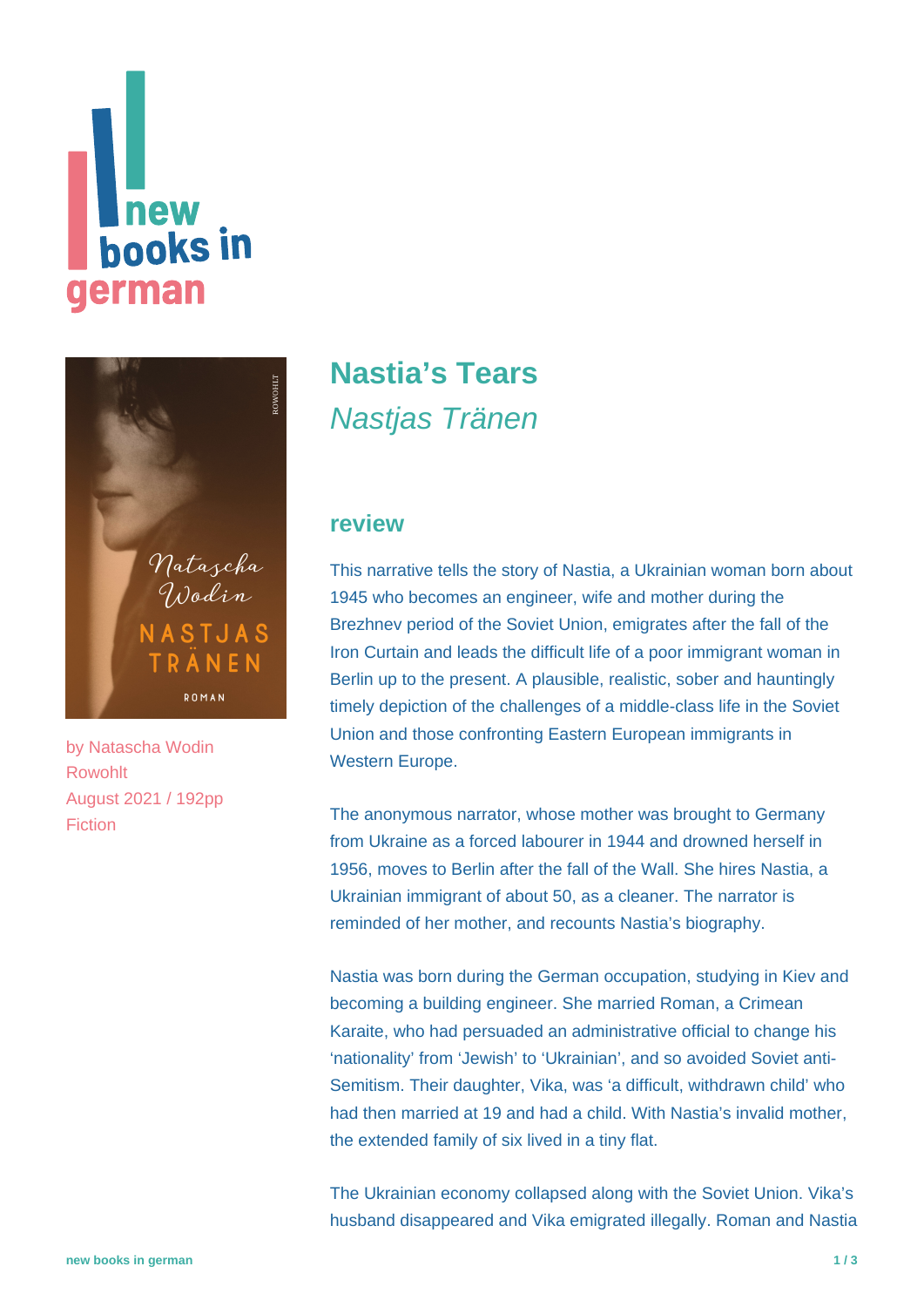divorced, and food was scarce. Nastia emigrated to Germany, where her older sister Tania lived. When Nastia overstayed her visa, a Russian provided her with forged papers, enabling her to live on Tania's sofa and work, off the books, as a cleaner.

At this point Nastia's story rejoins the narrator's chronology. Using her forged papers, Nastia obtains a provisional residence permit. However, the forgery is exposed and in order to remain in Germany, Nastia marries a German, Achim, recruited through an advertisement. He is indolent and antisocial.

Achim dies, and Nastia receives a widow's pension; she moves in with the narrator, who says they are friends, although she still employs Nastia as a cleaner. Nastia remains aloof, rejecting the narrator as non-Ukrainian.

After a silence of many years, Vika calls Nastia from a hospital in the Netherlands. Nastia enjoys a summer holiday on the Mediterranean in Sardinia with the narrator, 'for the first and probably last time in her life'. She obtains German citizenship, but although her legal status in Ukraine is uncertain, she packs and leaves for Kiev.

Nastia's Tears begins as a story within a story, but the outer and inner stories ultimately merge. Told largely from the perspective of the first-person narrator, from a very early stage Nastia's history is recounted in the third person. However, in contrast to the modern psychological novel characters' motivations are not often made clear or logical, and the text has the aloof, almost documentary point of view that has become a hallmark of Wodin's work, favouring telling over showing. The rhythm of the writing is lively and varied.

Wodin's She Came from Mariupol (Michigan State UP, forthcoming April 2022, trans. Alfred Kueppers), which was also a jury selection for New Books in German.

**Rights already sold**: The Netherlands, Atlas Contact